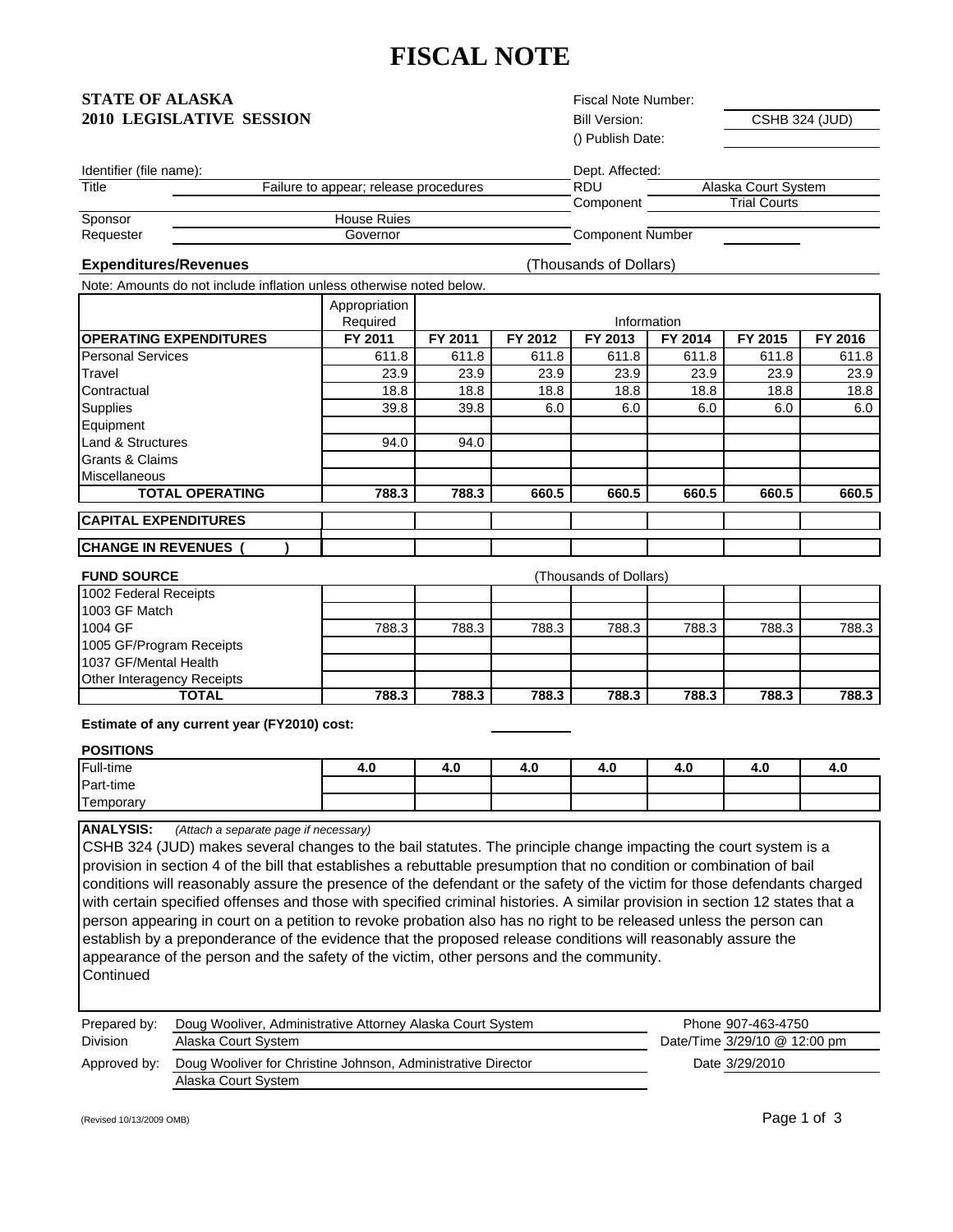## **STATE OF ALASKA** BILL NO. **2010 LEGISLATIVE SESSION**

### **ANALYSIS CONTINUATION**

It is difficult to determine how many cases this rebuttable presumption will impact. There is significant overlap between the various categories of those subject to the presumptions. For example, a person subject to the presumption because the person was charged with a felony within five years of being unconditionally released from another felony conviction, would also be subjected to the presumption if he or she was subject to a petition to revoke probation. Because many offenders subject to this presumption are likely to also be subject to a petition to revoke probation, and in order to avoid double counting, this note only counts those who are subject to a petition to revoke probation. That means that it will apply to roughly 18,000 cases a year.

The next difficult estimate to make is the number of bail hearings that will actually be impacted by the change in the law. Not all bail hearings are currently contested and, presumably, not all will be contested under the new provisions.

This note conservatively estimates that 85% of those 18,000 cases subject to the presumption will continue to be resolved in the same amount of time as under current practice. These will be the cases where there is up-front agreement between the prosecution and the defense as to the appropriate bail conditions. This note estimates that in about 10% of the cases (1,800) the hearings will last an additional 15 minutes. This is similar to the extra time currently needed when a bail provision is contested. Finally, this note assumes that 5% of the cases (900) subject to the presumption will result in evidentiary hearings where the defendant must put on evidence and witnesses in an attempt to overcome the presumption. These hearings are each estimated to last three hours.

This fiscal note reflects the judicial and clerical resources necessary for the additional time spent on bail issues.